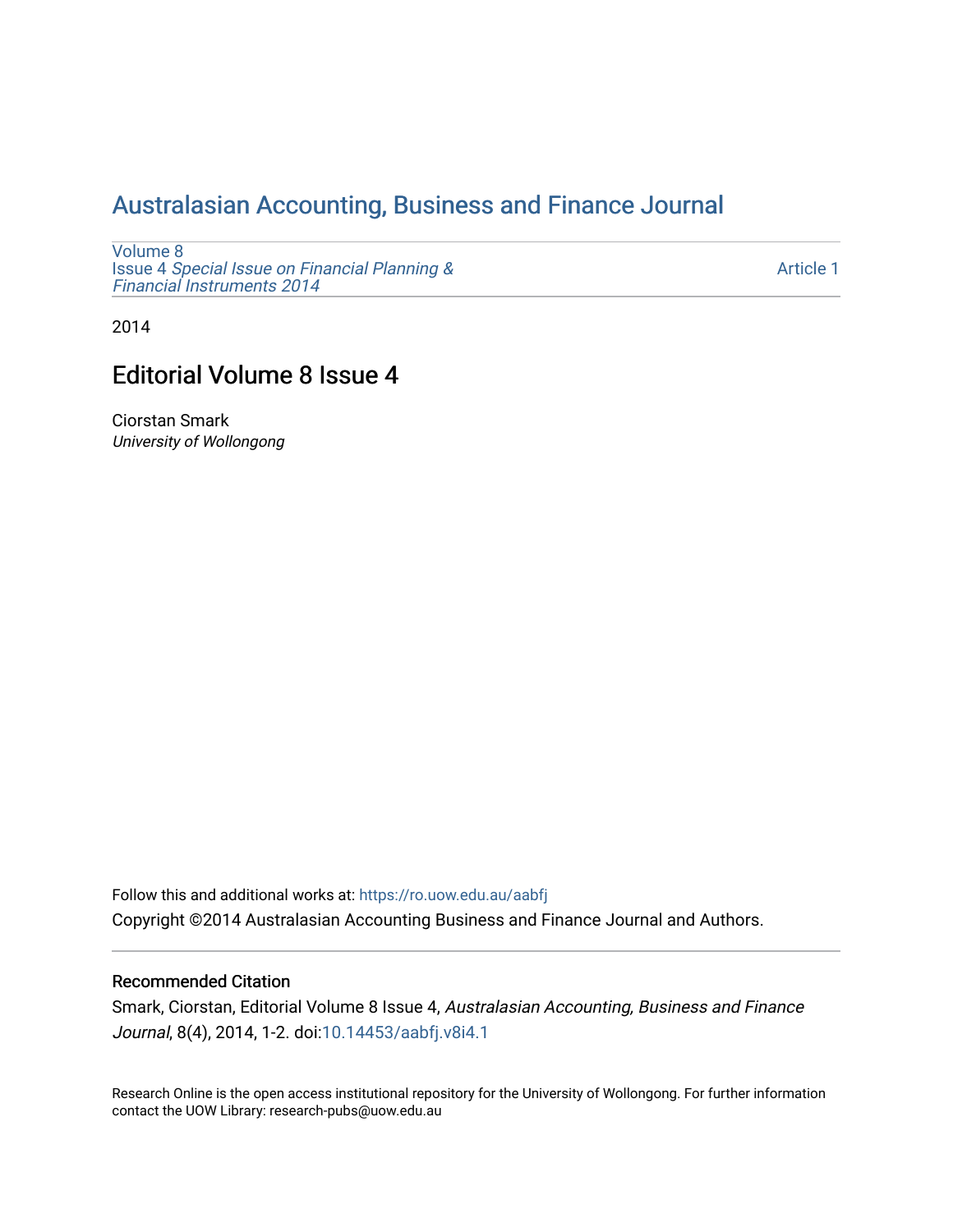### Editorial Volume 8 Issue 4

#### **Abstract**

Financial planning in Australia is in a time of change and challenge. Educational standards and regulation are in flux. There is a strong need to move financial planning into a more esteemed professional position as financial planners are not always considered the safest source of advice for people in Asia and the pacific rim when it comes to investing their much needed retirement funds. This Special Issue on Financial Planning and Financial Instruments brings together articles from financial planning, banking, financial markets and retirement policy.

#### Keywords

Editorial AABFJ Volume 8 Issue 4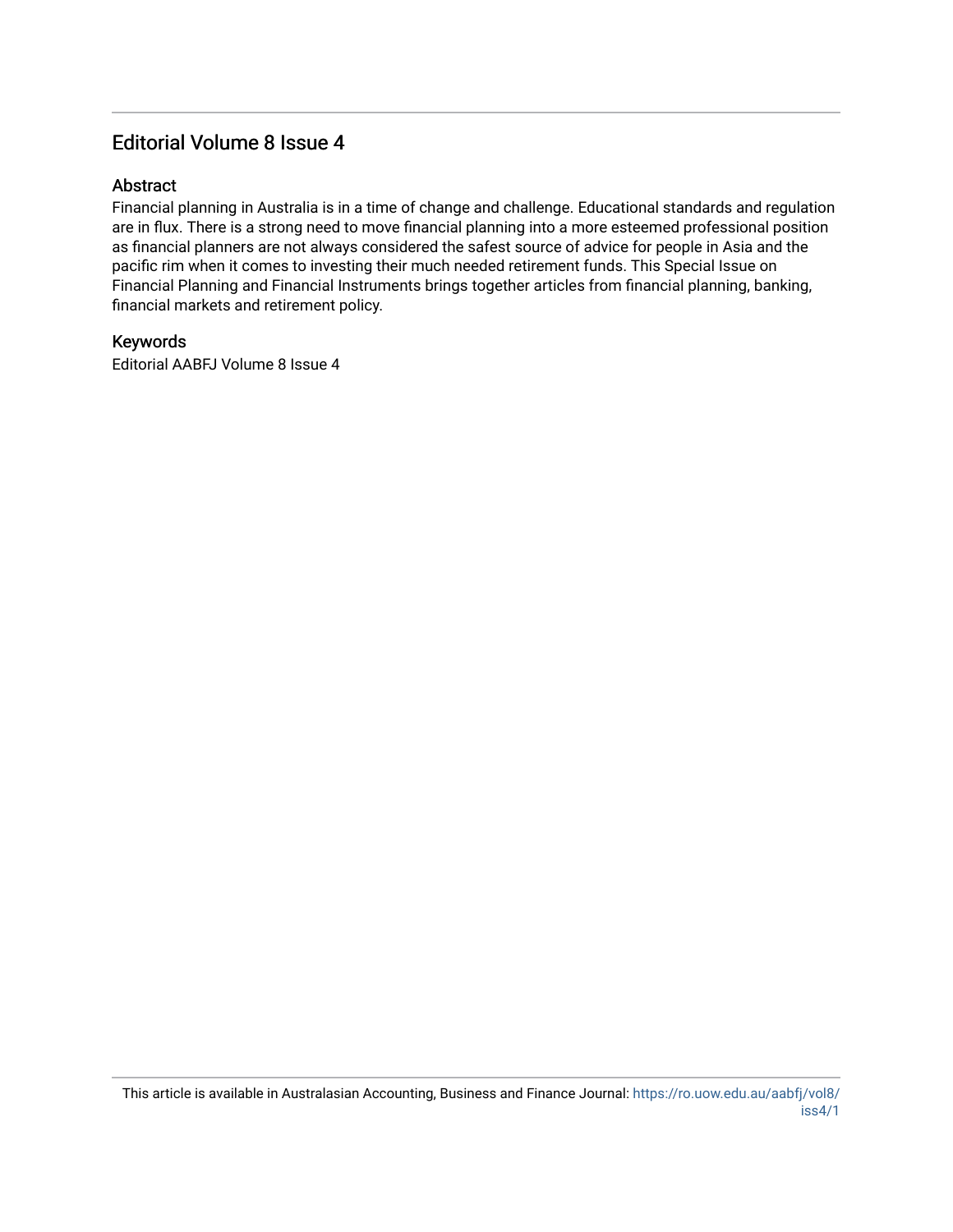

# **Editorial: AABFJ Volume 8, Issue 4 Special Issue in Financial markets and financial Instruments**

#### **Ciorstan Smark1**

Financial planning in Australia is in a time of change and challenge. Educational standards and regulation are in flux. There is a strong need to move financial planning into a more esteemed professional position as financial planners are not always considered the safest source of advice for people in Asia and the pacific rim when it comes to investing their much needed retirement funds. This Special Issue on Financial Planning and Financial Instruments brings together articles from financial planning, banking, financial markets and retirement policy.

Delpachitra and Rafizadeh (2014) consider the motivation and background of members of Australian superannuation funds to facilitate better participation and decisionmaking. Currently, only a very small percentage of members actively manage their superannuation funds and most new fund members 'defaulted' into employer-selected funds. This is important given the increasing reliance on superannuation in Australians' retirement plans and funding.

After a year with its share of financial planning and investment scandals, Bruhn and Miller (2014) reflect on recent Australian regulatory proposals and reforms offered as a means to improve the "quality" of the advice provided. By referring to recent high profile collapses, the authors suggest factors that can be considered by individuals when assessing the quality of any advice or service offered. In this theme of change and Professionalisation, Cameron, Brimble, Knutsen and Freudenberg (2014) examine the generic skills needed by financial planners; and which are currently seen to be most deficient. These authors recommendations aim to assist the financial planning industry moving further towards professional status and conduct.

Talukder, Quazi and Sathye (2014) examine the impact of mobile phone technology on one of the most common financial mechanisms in Australians' lives, banking. The authors survey of mobile phone users identifies the factors affecting usage behaviour. The findings of this paper have policy implications in terms of understanding the underlying factors that drive

<sup>&</sup>lt;sup>1</sup> University of Wollongong

Email: csmark@uow.edu.au